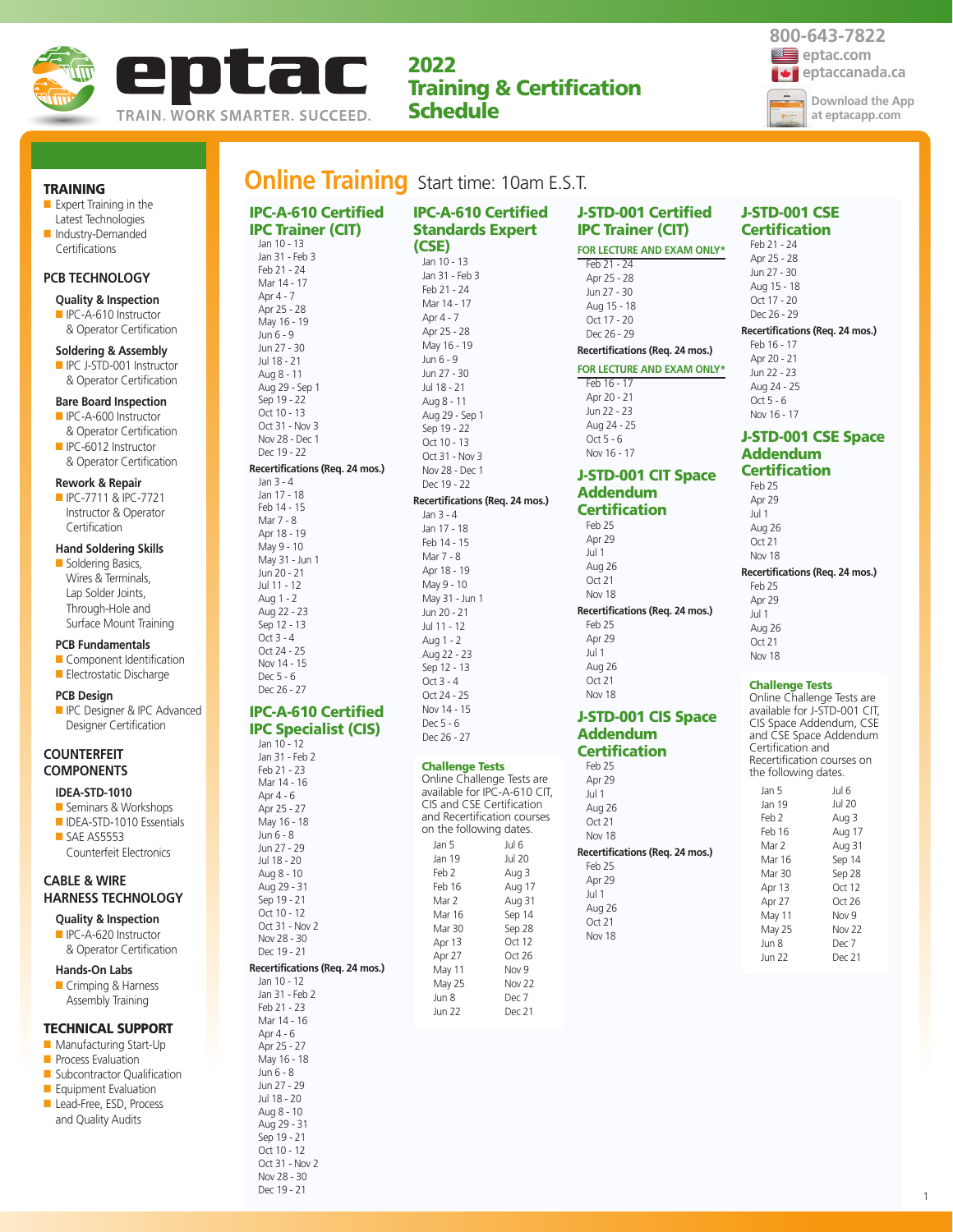

**IPC-A-620 CIT Certification** Jan 17 - 20 Feb 7 - 10 Feb 28 - Mar 3 Mar 21 - 24 Apr 11 - 14 May 2 - 5 May 23 - 26 Jun 13 - 16 Jul 5 - 8 Jul 25 - 28 Aug 15 - 18 Sep 6 - 9 Sep 26 - 29 Oct 17 - 20 Nov 7 - 10 Nov 28 - Dec 1 Dec 12 - 15 Dec 26 - 29

**Recertifications (Req. 24 mos.)**

Jan 27 - 28 Feb 16 - 17 Mar 9 - 10 Apr 11 - 12 May 11 - 12 Jun 2 - 3 Jul 13 - 14 Aug 3 - 4 Sep 14 - 15 Oct 26 - 27 Nov 21 - 22 Dec 7 - 8

**2022 Training & Certification Schedule**

# **Online Training** Start time: 10am E.S.T.

**TRAINING** ■ Expert Training in the Latest Technologies ■ Industry-Demanded Certifications

#### **PCB TECHNOLOGY**

#### **Quality & Inspection**

■ IPC-A-610 Instructor & Operator Certification

#### **Soldering & Assembly**

■ IPC J-STD-001 Instructor & Operator Certification

#### **Bare Board Inspection**

- IPC-A-600 Instructor & Operator Certification
- IPC-6012 Instructor & Operator Certification

#### **Rework & Repair**

■ IPC-7711 & IPC-7721 Instructor & Operator **Certification** 

#### **Hand Soldering Skills**

■ Soldering Basics, Wires & Terminals, Lap Solder Joints, Through-Hole and Surface Mount Training

#### **PCB Fundamentals**

■ Component Identification ■ Electrostatic Discharge

#### **PCB Design**

**ID** IPC Designer & IPC Advanced Designer Certification

#### **COUNTERFEIT COMPONENTS**

### **IDEA-STD-1010**

- Seminars & Workshops
- IDEA-STD-1010 Essentials ■ SAE AS5553 Counterfeit Electronics

## **CABLE & WIRE HARNESS TECHNOLOGY**

- **Quality & Inspection** ■ IPC-A-620 Instructor
- & Operator Certification

# **Hands-On Labs**

■ Crimping & Harness Assembly Training

#### **TECHNICAL SUPPORT**

- Manufacturing Start-Up
- **Process Evaluation**
- Subcontractor Qualification ■ Equipment Evaluation
- Lead-Free, ESD, Process
- and Quality Audits

| <b>IPC-A-620 CIS</b>            |  |
|---------------------------------|--|
| <b>Certification</b>            |  |
| Jan 17 - 20                     |  |
| Feb 7 - 10                      |  |
| Feb 28 - Mar 3                  |  |
| Mar 21 - 24                     |  |
| Apr 11 - 14                     |  |
| May 2 - 5                       |  |
| May 23 - 26                     |  |
| Jun 13 - 16                     |  |
| Jul 5 - 8                       |  |
| Jul 25 - 28                     |  |
| Aug 15 - 18                     |  |
| Sep 6 - 9                       |  |
| Sep 26 - 29                     |  |
| Oct 17 - 20                     |  |
| Nov 7 - 10                      |  |
| Nov 28 - Dec 1                  |  |
| Dec 12 - 15                     |  |
| Dec 26 - 29                     |  |
| Recertifications (Req. 24 mos.) |  |
| Jan 17 - 20                     |  |
| Feb 7 - 10                      |  |
| Feb 28 - Mar 3                  |  |
| Mar 21 - 24                     |  |
| Apr 11 - 14                     |  |
| May 2 - 5                       |  |
| May 23 - 26                     |  |
| Jun 13 - 16                     |  |
| Jul 5 - 8<br>Jul 25 - 28        |  |
| Aug 15 - 18                     |  |
| Sep 6 - 9                       |  |
| Sep 26 - 29                     |  |
| Oct 17 - 20                     |  |
| Nov 7 - 10                      |  |
| Nov 28 - Dec 1                  |  |
| Dec 12 - 15                     |  |
| Dec 26 - 29                     |  |

**IPC-A-620 Certifies Standards Expert (CSE)** Jan 17 - 20 Feb 7 - 10 Feb 28 - Mar 3 Mar 21 - 24  $\Delta$ pr 11 - 14 May 2 - 5 May 23 - 26 Jun 13 - 16 Jul 5 - 8 Jul 25 - 28 Aug 15 - 18 Sep 6 - 9 Sep 26 - 29 Oct 17 - 20 Nov 7 - 10 Nov 28 - Dec 1 Dec 12 - 15 Dec 26 - 29 **Recertifications (Req. 24 mos.)** Jan 27 - 28 Feb 16 - 17 Mar 9 - 10 Apr 11 - 12 May 11 - 12 Jun 2 - 3 Jul 13 - 14 Aug 3 - 4 Sep 14 - 15 Oct 26 - 27 Nov 21 - 22 Dec 7 - 8 **Challenge Tests**

#### Online Challenge Tests are available for IPC-A-620 CIT, CIS and CSE Certification and Recertification courses on the following dates. Jan 5 Jan 19 Feb 2 Feb 16 Mar 2 Mar 16 Mar 30 Apr 13 Apr 27 May 11 May 25 Jun 8 Jun 22 Jul 6 Jul 20 Aug 3 Aug 17 Aug 31 Sep 14 Sep 28  $Oct$  12 Oct 26 Nov 9 Nov 22 Dec 7 Dec 21

#### **IPC-A-600 CIT Certification** Jan 4 - 6

Mar 1 - 3 May 10 - 12 Jul 11 - 13 Sep 6 - 8 Nov 1 - 3 **Recertifications (Req. 24 mos.)** Jan 4 - 6

- Mar 1 3 May 10 - 12 Jul 11 - 13 Sep 6 - 8
- Nov 1 3

#### **IPC-A-600 Certified IPC Specialist (CIS)**

 $lan 4 - 6$ Mar 1 - 3 May 10 - 12 Jul 11 - 13 Sep 6 - 8  $Now 1 - 3$ 

**Recertifications (Req. 24 mos.)**

Jan 4 - 6 Mar 1 - 3 May 10 - 12 Jul 11 - 13 Sep 6 - 8 Nov 1 - 3

#### **IPC-A-600 Certified Standards Expert (CSE)**

Jan 4 - 6

Mar 1 - 3 May 10 - 12 Jul 11 - 13 Sep 6 - 8 Nov 1 - 3

#### **Recertifications (Req. 24 mos.)**

Jan 4 - 6 Mar 1 - 3 May 10 - 12 Jul 11 - 13 Sep 6 - 8 Nov 1 - 3

#### **Challenge Tests**

Online Challenge Tests are available for IPC-A-600 CIT, CIS and CSE Certification and Recertification courses on the following dates.

| Jan 5  | Jul 6         |
|--------|---------------|
| Jan 19 | Jul 20        |
| Feb 2  | Aug 3         |
| Feb 16 | Aug 17        |
| Mar 2  | Aug 31        |
| Mar 16 | Sep 14        |
| Mar 30 | Sep 28        |
| Apr 13 | Oct 12        |
| Apr 27 | Oct 26        |
| May 11 | Nov 9         |
| May 25 | <b>Nov 22</b> |
| Jun 8  | Dec 7         |
| Jun 22 | Dec 21        |